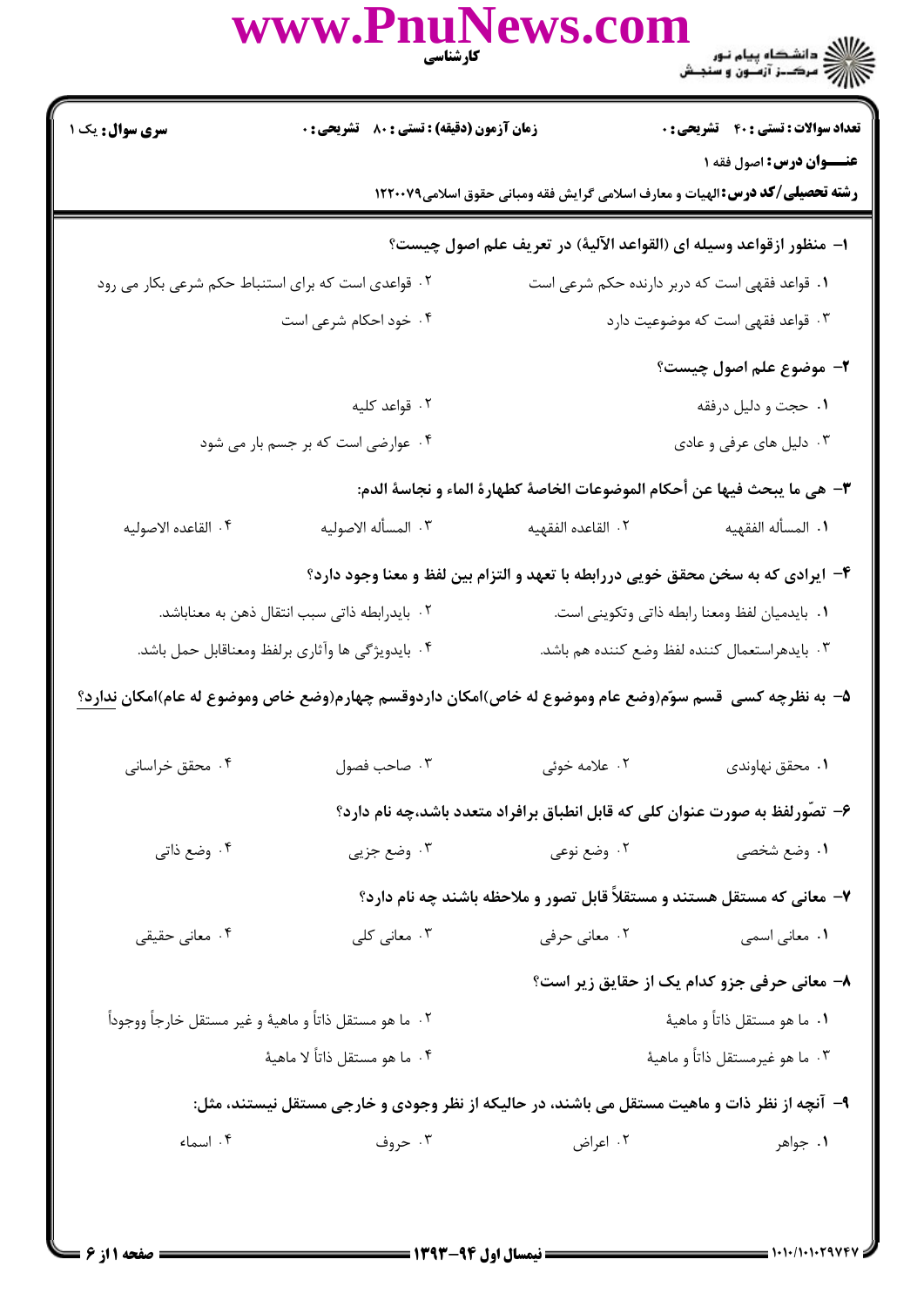|                                                                 | www.PhuNews.co<br>كارشناسي                                                                                                          |                                                                       |                                                                                                                 |  |  |
|-----------------------------------------------------------------|-------------------------------------------------------------------------------------------------------------------------------------|-----------------------------------------------------------------------|-----------------------------------------------------------------------------------------------------------------|--|--|
| سری سوال: ۱ یک                                                  | زمان آزمون (دقیقه) : تستی : 80 ٪ تشریحی : 0                                                                                         |                                                                       | <b>تعداد سوالات : تستي : 40 - تشريحي : 0</b>                                                                    |  |  |
|                                                                 |                                                                                                                                     |                                                                       | عنــوان درس: اصول فقه ۱<br><b>رشته تحصیلی/کد درس:</b> الهیات و معارف اسلامی گرایش فقه ومبانی حقوق اسلامی۱۲۲۰۰۷۹ |  |  |
|                                                                 |                                                                                                                                     |                                                                       |                                                                                                                 |  |  |
| ۰۴ تنصيص اهل لغت                                                | ∙ا− اين عبارت (سبق المعنى من اللفظ إلى الذهن بلا قرينهٔ) بيان گر كدام يک از موارد زير است؟<br>۰۳ صحت حمل                            | ۰۲ اطراد                                                              | ۰۱ تبادر                                                                                                        |  |  |
|                                                                 |                                                                                                                                     |                                                                       |                                                                                                                 |  |  |
|                                                                 | 11- معنای زیر کدامیک از گزینه های ذیل را در بر می گیرد؟<br>«هو عبارة من اختلاف الموضوع و المحمول مفهوماً والاتحاد مصداقاً و وجوداً» |                                                                       |                                                                                                                 |  |  |
| ۰۴ حمل شايع صناعي                                               | ۰۳ صحت حمل                                                                                                                          | ۰۲ حمل ذاتی                                                           | ٠١ حمل اولي ذاتي                                                                                                |  |  |
|                                                                 | ۱۲– از دیدگاه مولف بهترین علامت و نشانه ای که تشخیص معنای حقیقی از مجازی ًبه آن بستگی دارد،کدام است؟                                |                                                                       |                                                                                                                 |  |  |
|                                                                 | ۰۲ تبادر                                                                                                                            |                                                                       | ۰۱ اطراد                                                                                                        |  |  |
|                                                                 | ۰۴ صحت حمل و صحت سلب                                                                                                                |                                                                       | ۰۳ عدم صحت سلب                                                                                                  |  |  |
|                                                                 | ۱۳- چه کسی به علامت اطراد که از نشانه معنای حقیقی از معنای مجازی است ایراد وارد کرده است؟                                           |                                                                       |                                                                                                                 |  |  |
| ۰۴ صاحب معالم                                                   | ۰۳ محقق خراسانی                                                                                                                     | ٢.       آیت ا سبحانی                                                 | ٠١ شيخ انصاري                                                                                                   |  |  |
|                                                                 |                                                                                                                                     |                                                                       | ۱۴- خلیل بن احمد فراهیدی و جوهری چه کسانی هستند؟                                                                |  |  |
|                                                                 |                                                                                                                                     |                                                                       | ۰۱ دارای ذوق واژه شناسی وهوشیاری خاصی هستند                                                                     |  |  |
| ۰۲ نخستین نویسندگان فرهنگ های لغت از زبان مردم بادیه نشین هستند |                                                                                                                                     |                                                                       |                                                                                                                 |  |  |
| ۰۳ در لغت شناسی صاحب نظر می باشند                               |                                                                                                                                     |                                                                       |                                                                                                                 |  |  |
|                                                                 |                                                                                                                                     |                                                                       | ۰۴ دارای احاطه بر علم لغت می باشند                                                                              |  |  |
|                                                                 | ۱۵− دیدگاه ابوبکر باقلانی درخصوص استعمال الفاظ «صلاه» و «زکاه» در معنای مخصوص(جدید) و اثبات و عدم اثبات حقیقت                       |                                                                       |                                                                                                                 |  |  |
|                                                                 |                                                                                                                                     |                                                                       | شرعيه چيست ؟                                                                                                    |  |  |
|                                                                 |                                                                                                                                     | ۰۱ واژه ها در زمان پیامبر ازمعنای لغوی به معانی شرعی انتقال یافته اند |                                                                                                                 |  |  |
|                                                                 |                                                                                                                                     | ٠٢ اين واژه هادر معاني جديدبا هدف وضع آنها براي  معاني جديد است       |                                                                                                                 |  |  |
|                                                                 | ۰۳ واژه هاهمچنان در معنای لغوی خود باقی هستند و اساسا حقیقت شرعیه را نفی می کند                                                     |                                                                       |                                                                                                                 |  |  |
|                                                                 |                                                                                                                                     | ۰۴ الفاظ در زمان پیامبر به صورت مجازی در معانی جدید به کار رفته است   |                                                                                                                 |  |  |
|                                                                 |                                                                                                                                     |                                                                       | ۱۶– اگر صحیحی باشیم در چه صورتی عمل عبادی صحیح است؟                                                             |  |  |
|                                                                 | ۰۲ در صورتی که عمل با ارکان اصلی انجام شود                                                                                          |                                                                       | ٠١ در صورتي كه عمل با تمام اجزاء وشرايط انجام شود                                                               |  |  |
| ۰۴ در صورتی که عمل با اجزائی که مورد امر است انجام گیرد         |                                                                                                                                     |                                                                       | ۰۳ در صورتی که انجام ارکان جزء ماهیت باشد                                                                       |  |  |
|                                                                 |                                                                                                                                     |                                                                       |                                                                                                                 |  |  |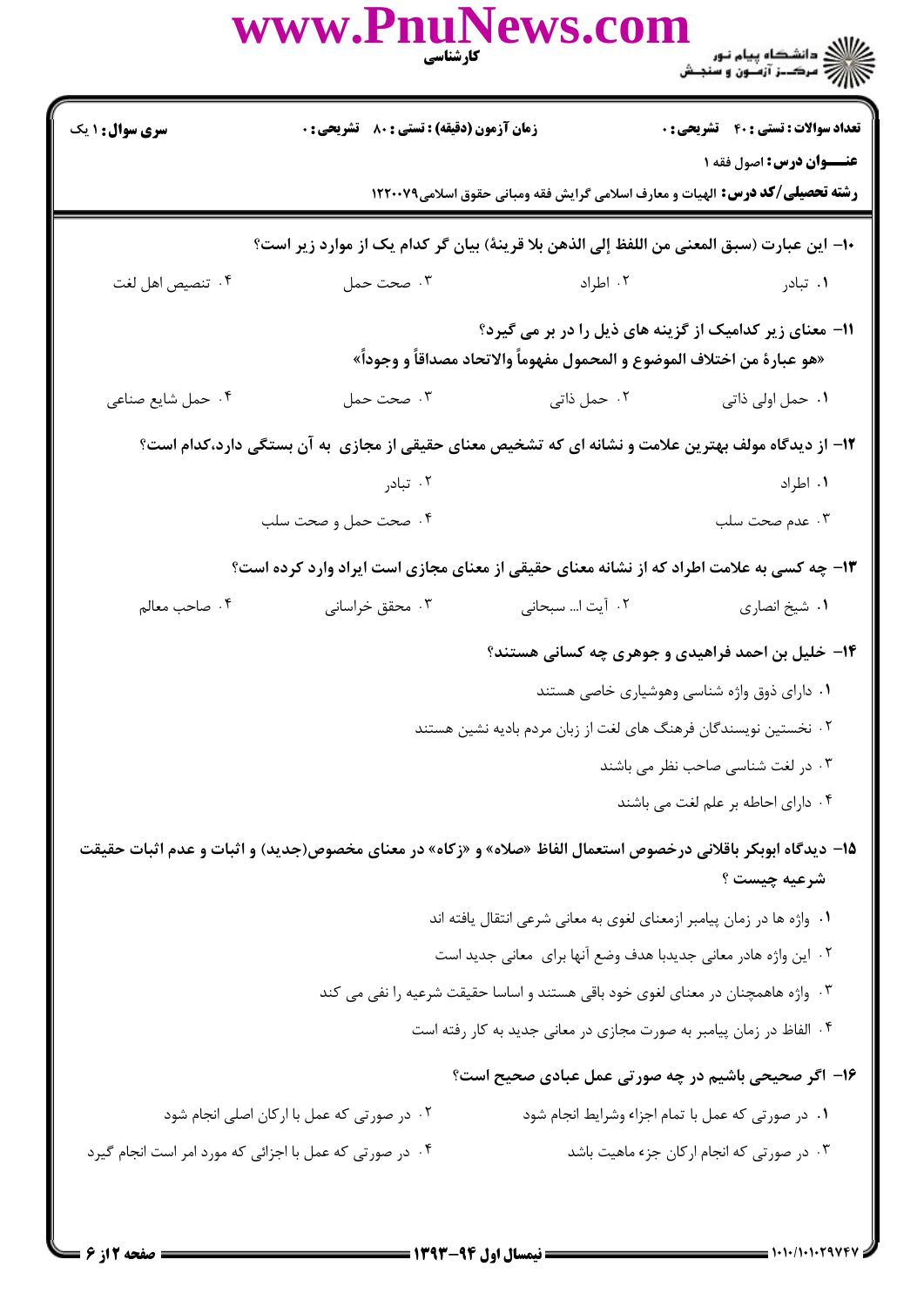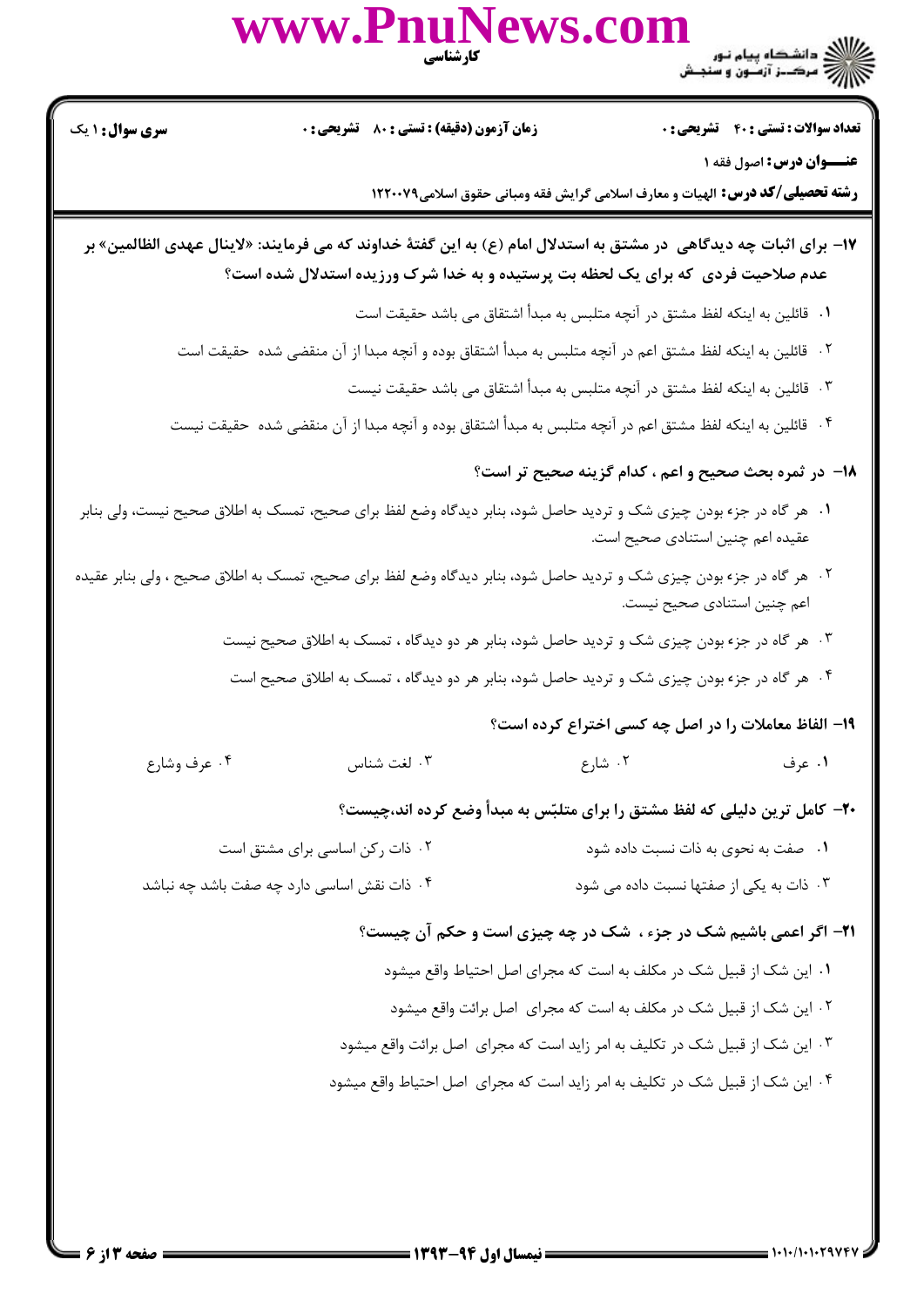|                        | www.PnuNews.com<br>كارشناسي                                                                                                |        |                                                                                      |
|------------------------|----------------------------------------------------------------------------------------------------------------------------|--------|--------------------------------------------------------------------------------------|
| <b>سری سوال : ۱ یک</b> | زمان آزمون (دقیقه) : تستی : 80 ٪ تشریحی : 0                                                                                |        | <b>تعداد سوالات : تستی : 40 - تشریحی : 0</b>                                         |
|                        |                                                                                                                            |        | عنــوان درس: اصول فقه ۱                                                              |
|                        |                                                                                                                            |        | <b>رشته تحصیلی/کد درس:</b> الهیات و معارف اسلامی گرایش فقه ومبانی حقوق اسلامی۱۲۲۰۰۷۹ |
|                        | ۲۲- اگر زن و مرد در یک صف باشند در صورت اعمی وصحیحی بودن درصحت و عدم صحت نماز ایراد های گرفته شده از طرف                   |        | فقها چیست؟                                                                           |
|                        |                                                                                                                            |        | ١.  انّ النهي في هذه المقامات منصرف الى الصلاةصحيحه-انّه ليس ثمره للمساله الصول      |
|                        |                                                                                                                            |        | ٢ .  انّه تطهر الثمره فيها اذا ورد نهى عن محاذاه المراه للرجل في حال الصلاه          |
|                        |                                                                                                                            |        | ٣. ان الاجزاء و براءهالذمه تابع للكيفية النذر                                        |
|                        |                                                                                                                            |        | ۰۴ للمصلي فعلى القول بوضعها للصحيح لا يجزي و لاتبرأ                                  |
|                        |                                                                                                                            |        | <b>۲۳</b> - از دیدگاه مشهور اسولیین، صیغه امر بر چه چیزی دلالت دارد؟                 |
| ۰۴ اباحه               | ۰۳ وجوب                                                                                                                    | ۰۲ ندب | ۰۱ وجوب و ندب                                                                        |
|                        |                                                                                                                            |        | ۲۴- منظور از استحباب چیست؟                                                           |
|                        |                                                                                                                            |        | ۰۱ بعث انشایی که همراه با منع از ترک است                                             |
|                        |                                                                                                                            |        | ۰۲ بعث انشایی که همراه با منع از ترک نیست                                            |
|                        |                                                                                                                            |        | ۰۳ به معنای طلب است و اگر انجام نشود مستوجب مجازات است                               |
|                        |                                                                                                                            |        | ۰۴ بعثي است كه قبل از آن اراده شديدي وجود دارد                                       |
|                        |                                                                                                                            |        | ۲۵– در تعریف وجوب و ندب کدام تعریف مورد نظر مولف است؟                                |
|                        | ۰۱ وجوب عبارتست از بعث انشایی به همراه منع از ترک و استحباب عبارتست از بعثی که همراه منع از ترک نباشد                      |        |                                                                                      |
|                        |                                                                                                                            |        | ٢. وجوب و ندب به يک معنا مي باشد                                                     |
|                        | ۰۳ وجوب به  معنای  طلبی است که مخالفت با آن موجب عقوبت و مجازات می شود، ولی استحباب  درخواستی است که مخالفت با آن          |        | موجب عقوبت و مجازات نمی شود                                                          |
|                        | ۰۴ وجوب عبارتست از بعث و برانگیختنی که قبل از آن ارادهٔ شدیدی وجود داشته باشد و استحباب بعثی است که قبل از آن ارادهٔ شدیدی |        | وجود ندارد                                                                           |
|                        | ۲۶– در دلالت امراگر وجوب و استحباب معلوم نشد و درکلام قرینه ای هم نبود، وجوب به ذهن متبادر می گردد، از دیدگاه              |        |                                                                                      |
|                        |                                                                                                                            |        | مولف سبب این تبادر چیست؟                                                             |
|                        |                                                                                                                            |        | ۰۱ دلالت لفظی                                                                        |
|                        |                                                                                                                            |        | ۰۲ صیغه امر منصرف به وجوب می شود                                                     |
|                        |                                                                                                                            |        | ۰۳ صیغهٔ امر نزد عقلا کاشف از ارادهٔ حتمی است                                        |
|                        | ۰۴ صیغهٔ امر بطور مطلق برای این وضع شده تا از نظر عقل، مادامی که احراز نشود طلب طلب استحبابی است، بر وجوب اطاعت و لزوم     |        | مجازات بر ترک آن دلالت کند                                                           |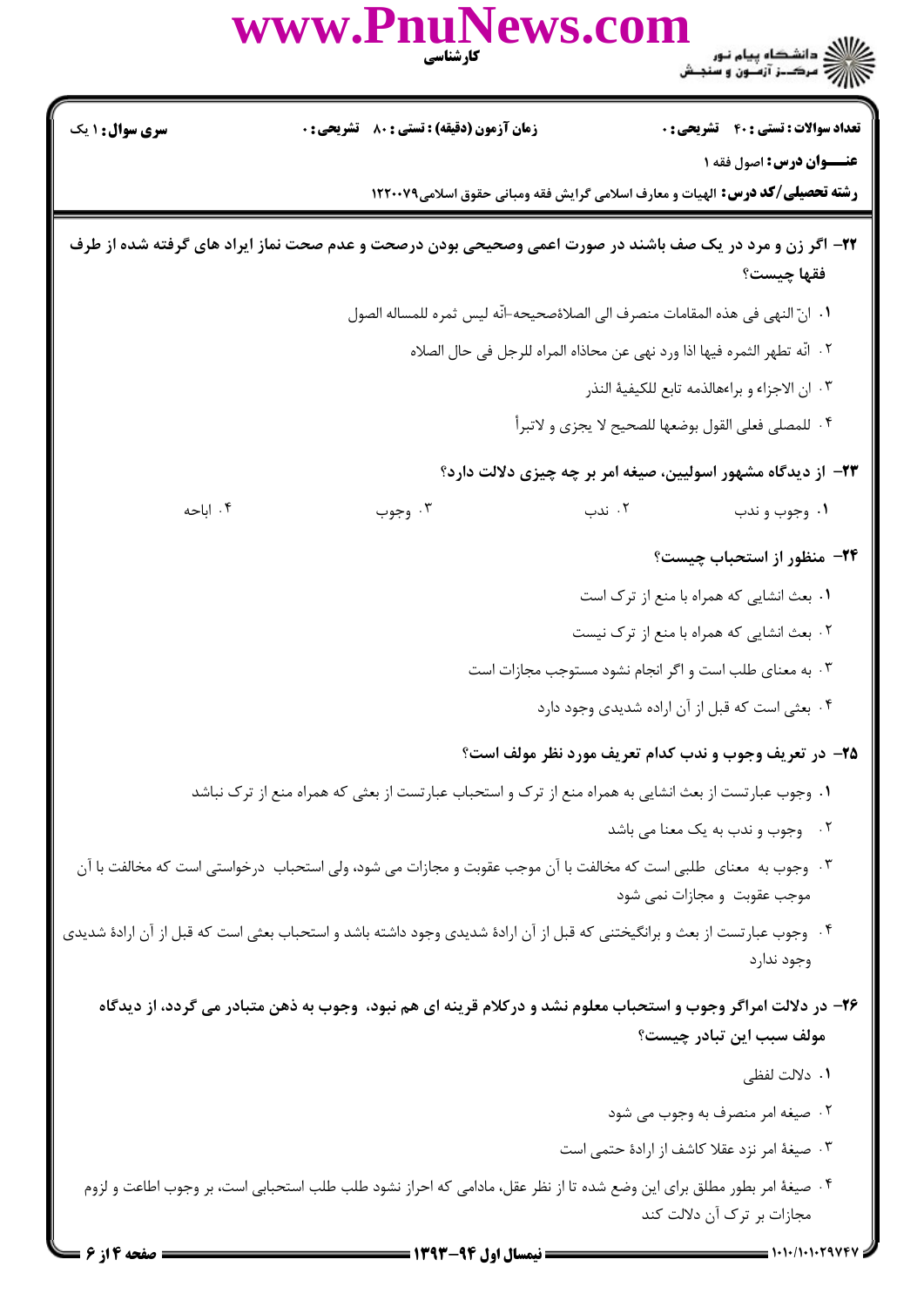|                                                                                       | www.PnuNews.com                                                                                                                                                                                                                | كارشناسي            | ے ۔<br>کا ایک دانشگاہ پیام نور<br>کا ایک مرکبز آزمیوں و سنجش                                                    |  |
|---------------------------------------------------------------------------------------|--------------------------------------------------------------------------------------------------------------------------------------------------------------------------------------------------------------------------------|---------------------|-----------------------------------------------------------------------------------------------------------------|--|
| <b>سری سوال : ۱ یک</b>                                                                | زمان آزمون (دقیقه) : تستی : 80 ٪ تشریحی : 0                                                                                                                                                                                    |                     | <b>تعداد سوالات : تستي : 40 - تشريحي : 0</b>                                                                    |  |
|                                                                                       |                                                                                                                                                                                                                                |                     | عنــوان درس: اصول فقه ١<br><b>رشته تحصیلی/کد درس:</b> الهیات و معارف اسلامی گرایش فقه ومبانی حقوق اسلامی۱۲۲۰۰۷۹ |  |
|                                                                                       | ۲۷- جمله خبریه ای که در کلام شارع آمده و در مقام طلب و بعث وارد شده است، بر چه چیزی دلالت دارد؟                                                                                                                                |                     |                                                                                                                 |  |
| ۰۴ وجوب و اراده حتمیه                                                                 | ۰۳ بر چیزی دلالت ندارد                                                                                                                                                                                                         | ۰۲ ندب              | ۰۱ اباحه                                                                                                        |  |
|                                                                                       | ۲۸– چرا شیخ انصاری معتقد است که قصد امتثال یا تعبدی بودن را نمیتوان در متعلق امر قرار داد؟                                                                                                                                     |                     |                                                                                                                 |  |
| ۰۱ زیرا یکی از شرایط استناد به اطلاق لفظ آن است که بتوان متعلق امر را مقید به قید کرد |                                                                                                                                                                                                                                |                     |                                                                                                                 |  |
|                                                                                       |                                                                                                                                                                                                                                |                     | ۰۲ زیرا امکان قرار دادن قید در متعلق امر وجوددارد                                                               |  |
| ۰۳ زیرا قید قرار دادن در متعلق امر امکان ندارد                                        |                                                                                                                                                                                                                                |                     |                                                                                                                 |  |
|                                                                                       |                                                                                                                                                                                                                                |                     | ۰۴ زیرا می توان حکم توصلی بودن امر نمود                                                                         |  |
|                                                                                       |                                                                                                                                                                                                                                |                     | <b>۲۹</b> - بر چه مبنایی اصل۔در واجبات، توصلی بودن است؟                                                         |  |
|                                                                                       | ۰۲ اقتضای اطلاق مقامی                                                                                                                                                                                                          | ٠١. اقتضاى اصل لفظى |                                                                                                                 |  |
|                                                                                       | ۰۴ دلالت کتاب و سنت                                                                                                                                                                                                            |                     | ۰۳ اقتضای اصل لفظی و اطلاق مقامی                                                                                |  |
|                                                                                       |                                                                                                                                                                                                                                |                     | ٣٠- ماهوالواجب تخييري؟                                                                                          |  |
|                                                                                       | ۰۲ هوالواجب الذي يكون له عدل                                                                                                                                                                                                   |                     | ٠١. هوالواجب بلاأن يكونَ له عدل                                                                                 |  |
|                                                                                       | ۰۴ هوالواجب المقيد المحدود                                                                                                                                                                                                     |                     | ٠٣ هوالواجب بلا قيد ولا حد                                                                                      |  |
|                                                                                       | ۳۱– از دیدگاه کدامیک از علما انجام مأمورٌبه اگر به همان وجهی که خواسته شده انجام شود مقتضی اجزاء نبوده و چنین<br>استدلال کرده که اگر مکلف حج خودش را با جماع باطل کند، بر او واجب است هر زمانی که تمکن پیدا کرد آن حج را اعاده |                     | كند؟                                                                                                            |  |
| ۰۴ آخوند خراسانی                                                                      | ۰۳ قاضی عبدالجبار                                                                                                                                                                                                              | ۰۲ شیخ انصاری       | ٠١. ابوبكر الباقلاني                                                                                            |  |
|                                                                                       |                                                                                                                                                                                                                                |                     | ۳۲- اگر کودکی که بالغ نباشد مشغول نماز شود و در حین نماز بالغ شود:                                              |  |
|                                                                                       |                                                                                                                                                                                                                                |                     | ۰۱ باید نمازش را تمام کند و نمازی که خوانده است، مجزی می باشد                                                   |  |
|                                                                                       |                                                                                                                                                                                                                                |                     | ۰۲ باید نمازش را تمام کند ولی نمازی که خوانده است، مجزی نمی باشد                                                |  |
|                                                                                       |                                                                                                                                                                                                                                |                     | ۰۳ باید نمازش را رها کند و دوباره نماز بخواند                                                                   |  |
|                                                                                       |                                                                                                                                                                                                                                |                     | ۰۴ باید نمازش را تمام کند و دوباره نماز بخواند                                                                  |  |
|                                                                                       | 33- چه کسی معتقد است که عمل به اماره ها و اصول برای کشف نحوه ی انجام تکلیف مجزی است؟                                                                                                                                           |                     |                                                                                                                 |  |
| ۰۴ محقق خراسانی                                                                       | ۰۳ محقق نائيني                                                                                                                                                                                                                 | ۰۲ شیخ انصاری       | ۰۱ مرحوم بروجردی                                                                                                |  |
|                                                                                       |                                                                                                                                                                                                                                |                     |                                                                                                                 |  |